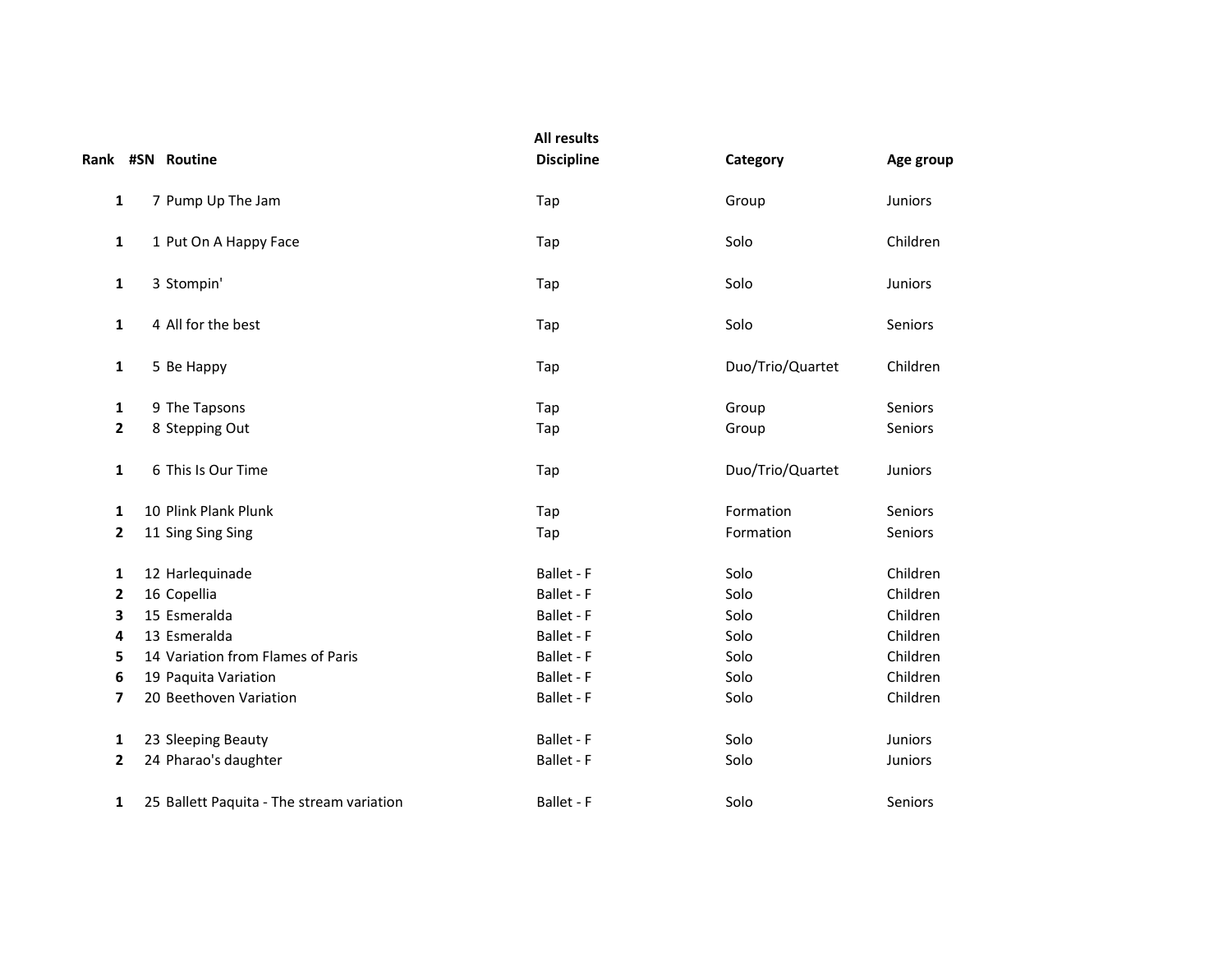| 1              | 26 Bees                                | <b>Ballet</b>             | Group            | Mini           |
|----------------|----------------------------------------|---------------------------|------------------|----------------|
| 1              | 27 Libertango                          | <b>Ballet</b>             | Group            | Seniors        |
| 1              | 28 Kalinka                             | <b>National Folkloric</b> | Solo             | Mini           |
| $\overline{2}$ | 29 Slawische Polka                     | <b>National Folkloric</b> | Solo             | Mini           |
| 1              | 30 Basmaua                             | National Folkloric        | Solo             | Children       |
| 1              | 31 Bailaora - Inspiration del Flamenco | <b>National Folkloric</b> | Solo             | <b>Juniors</b> |
| 1              | 32 Ungarischer Tanz                    | <b>National Folkloric</b> | Solo             | Seniors        |
| 1              | 33 Kalinka-Lezginka                    | <b>National Folkloric</b> | Duo/Trio/Quartet | Mini           |
| 1              | 34 Jota Aragonese                      | <b>National Folkloric</b> | Duo/Trio/Quartet | Children       |
| $\overline{2}$ | 35 Polanka                             | <b>National Folkloric</b> | Duo/Trio/Quartet | Children       |
| 1              | 36 Tatarochka                          | National Folkloric        | Duo/Trio/Quartet | Juniors        |
| 1              | 37 The Country Fair                    | <b>National Folkloric</b> | Group            | Mini           |
| 1              | <b>38 POTPURIU</b>                     | <b>National Folkloric</b> | Group            | <b>Juniors</b> |
| 1              | 42 Choli ke peeche                     | Urban Dance Styles        | Solo             | Mini           |
| 2              | 39 No Limits                           | Urban Dance Styles        | Solo             | Mini           |
| 3              | 41 Little Star                         | Urban Dance Styles        | Solo             | Mini           |
| 4              | 40 Wait a minute                       | <b>Urban Dance Styles</b> | Solo             | Mini           |
| 1              | 44 Hip Hop Non Stop                    | Urban Dance Styles        | Solo             | Children       |
| $\mathbf{2}$   | 45 Divergent                           | Urban Dance Styles        | Solo             | Children       |
| 3              | <b>43 YOU</b>                          | Urban Dance Styles        | Solo             | Children       |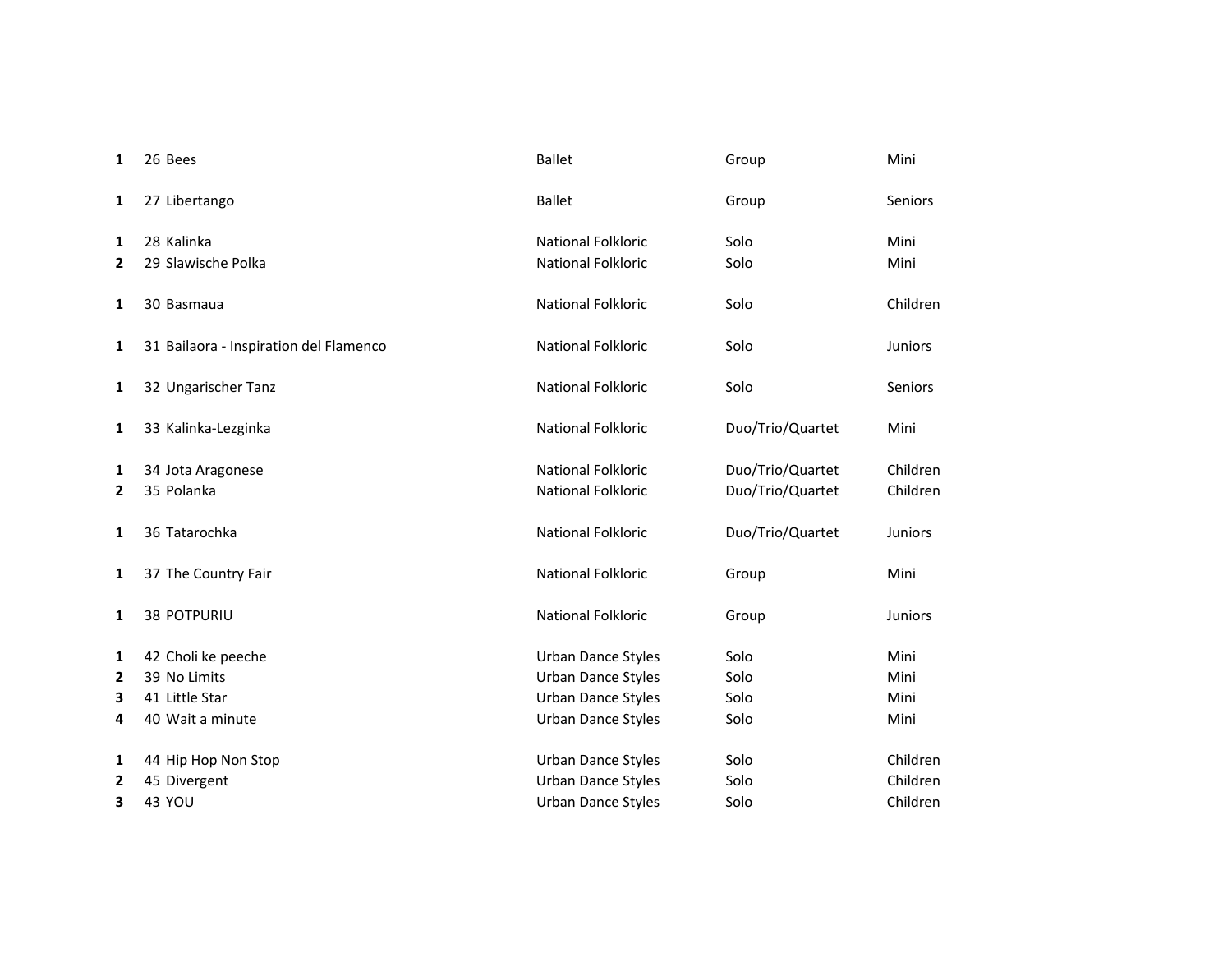| 1            | 46 Konny                           | Urban Dance Styles        | Solo             | <b>Juniors</b> |
|--------------|------------------------------------|---------------------------|------------------|----------------|
| 2            | 47 Thats me                        | Urban Dance Styles        | Solo             | Juniors        |
| 3            | 48 Run it                          | Urban Dance Styles        | Solo             | Juniors        |
| 3            | 49 Honda                           | Urban Dance Styles        | Solo             | Juniors        |
|              |                                    |                           |                  |                |
| 1            | 54 Meli                            | <b>Urban Dance Styles</b> | Solo             | <b>Seniors</b> |
| 2            | 51 Chaplin                         | <b>Urban Dance Styles</b> | Solo             | <b>Seniors</b> |
| 3            | 50 Sahra                           | Urban Dance Styles        | Solo             | Seniors        |
| 3            | 53 Zen                             | Urban Dance Styles        | Solo             | Seniors        |
| 5            | 55 MOOD                            | <b>Urban Dance Styles</b> | Solo             | Seniors        |
| 6            | 52 Distraction                     | Urban Dance Styles        | Solo             | Seniors        |
|              |                                    |                           |                  |                |
| 1            | 58 Duo MB                          | <b>Urban Dance Styles</b> | Duo/Trio/Quartet | Juniors        |
| $\mathbf{2}$ | 56 Double K                        | Urban Dance Styles        | Duo/Trio/Quartet | Juniors        |
| 1            | <b>63 THE UNIT</b>                 | <b>Urban Dance Styles</b> | Duo/Trio/Quartet | Seniors        |
| 2            | 59 PM-1                            | Urban Dance Styles        | Duo/Trio/Quartet | Seniors        |
| 3            | 62 La Fam                          | <b>Urban Dance Styles</b> | Duo/Trio/Quartet | <b>Seniors</b> |
| 4            | 60 Spooky                          | <b>Urban Dance Styles</b> | Duo/Trio/Quartet | Seniors        |
| 5            | 61 Nothing Can Stop Us             | Urban Dance Styles        | Duo/Trio/Quartet | Seniors        |
| 1            | 66 X-Style Mini Kids               | Urban Dance Styles        | Group            | Children       |
| 2            | 67 Junior Crew                     | Urban Dance Styles        | Group            | Children       |
| 3            | 68 Little Lows                     | Urban Dance Styles        | Group            | Children       |
| 4            | 65 Tick Tick Boom                  | Urban Dance Styles        | Group            | Children       |
| 1            | 135 Ain't no Playing Games         | <b>Commercial Dance</b>   | Duo/Trio/Quartet | Juniors        |
| $\mathbf{2}$ | 134 Spill the tea!                 | <b>Commercial Dance</b>   | Duo/Trio/Quartet | <b>Juniors</b> |
| 3            | 57 Your Favorite Girlgroup         | <b>Commercial Dance</b>   | Duo/Trio/Quartet | Juniors        |
| 4            | 136 Double A                       | <b>Commercial Dance</b>   | Duo/Trio/Quartet | <b>Juniors</b> |
| 5            | 133 Where Have You Been            | <b>Commercial Dance</b>   | Duo/Trio/Quartet | <b>Juniors</b> |
| 6            | 137 ANDREEA and ALESSIA by T-Dance | <b>Commercial Dance</b>   | Duo/Trio/Quartet | <b>Juniors</b> |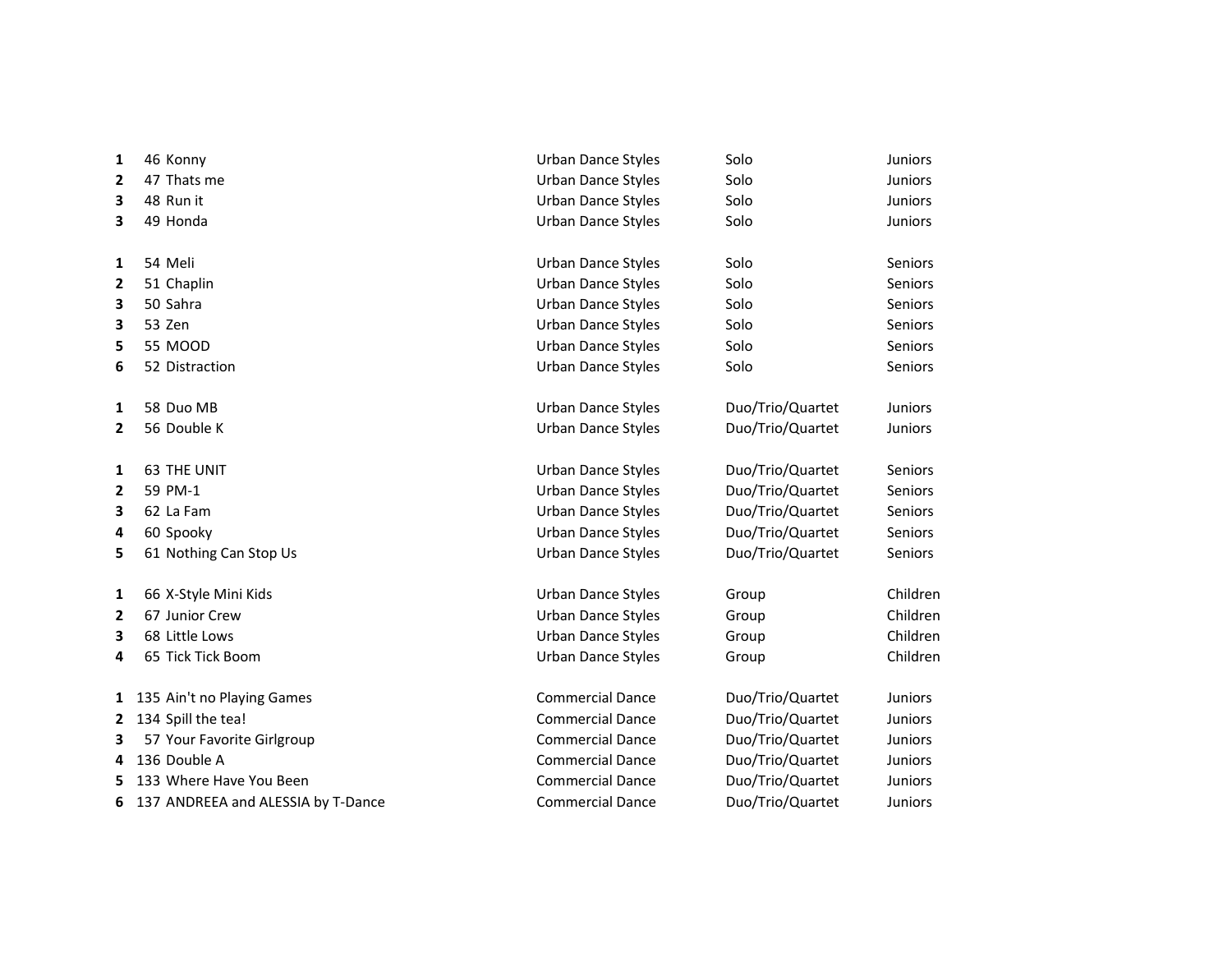| 1              | 74 X-STYLE KIDS                        | <b>Urban Dance Styles</b> | Group     | <b>Juniors</b> |
|----------------|----------------------------------------|---------------------------|-----------|----------------|
| $\overline{2}$ | 77 THROW IT                            | <b>Urban Dance Styles</b> | Group     | <b>Juniors</b> |
| 3              | 73 THE CREW: WAR OR PEACE INSIDE OF ME | <b>Urban Dance Styles</b> | Group     | <b>Juniors</b> |
| 4              | 71 Missy Medley                        | <b>Urban Dance Styles</b> | Group     | <b>Juniors</b> |
| 4              | 72 Revolution                          | Urban Dance Styles        | Group     | Juniors        |
| 4              | 75 Royal Beat                          | Urban Dance Styles        | Group     | <b>Juniors</b> |
| 4              | 78 Dream within a dream                | <b>Urban Dance Styles</b> | Group     | <b>Juniors</b> |
| 8              | 80 Sky is the limit                    | Urban Dance Styles        | Group     | Juniors        |
| 9              | 69 BE HUMBLE                           | Urban Dance Styles        | Group     | <b>Juniors</b> |
| 10             | 70 G-City Reps LOTTERY                 | <b>Urban Dance Styles</b> | Group     | <b>Juniors</b> |
| 11             | 76 BURUSHAGA                           | Urban Dance Styles        | Group     | Juniors        |
| 12             | 79 Candy crew                          | Urban Dance Styles        | Group     | <b>Juniors</b> |
|                |                                        |                           |           |                |
| 1              | 85 CompanyJay                          | <b>Urban Dance Styles</b> | Group     | Seniors        |
| 2              | 81 THIS is how WE do it                | <b>Urban Dance Styles</b> | Group     | Seniors        |
| 3              | 83 SUPREME                             | <b>Urban Dance Styles</b> | Group     | Seniors        |
| 4              | 82 The Bond                            | <b>Urban Dance Styles</b> | Group     | <b>Seniors</b> |
| 5              | 86 Whoou                               | <b>Urban Dance Styles</b> | Group     | <b>Seniors</b> |
| 6              | 84 Break Fool                          | <b>Urban Dance Styles</b> | Group     | Seniors        |
| 1              | 87 X-Style Mega                        | <b>Urban Dance Styles</b> | Formation | <b>Juniors</b> |
| $\overline{2}$ | 88 Carnival                            | Urban Dance Styles        | Formation | <b>Juniors</b> |
| 3              | 89 BADKARMA                            | Urban Dance Styles        | Formation | <b>Juniors</b> |
| 1              | 91 Force                               | Urban Dance Styles        | Formation | <b>Seniors</b> |
| 2              | 90 VDCrew                              | <b>Urban Dance Styles</b> | Formation | Seniors        |
| 3              | 92 UniTed                              | Urban Dance Styles        | Formation | Seniors        |
| 4              | 94 TOKKEN                              | Urban Dance Styles        | Formation | Seniors        |
| 5              | 93 #alettascrew                        | Urban Dance Styles        | Formation | Seniors        |
| 6              | N/A We Are N Dance Company             | Urban Dance Styles        | Formation | Seniors        |
| 7              | 95 Funk                                | <b>Urban Dance Styles</b> | Formation | <b>Seniors</b> |
|                | 8 N/A Orange Black                     | <b>Urban Dance Styles</b> | Formation | Seniors        |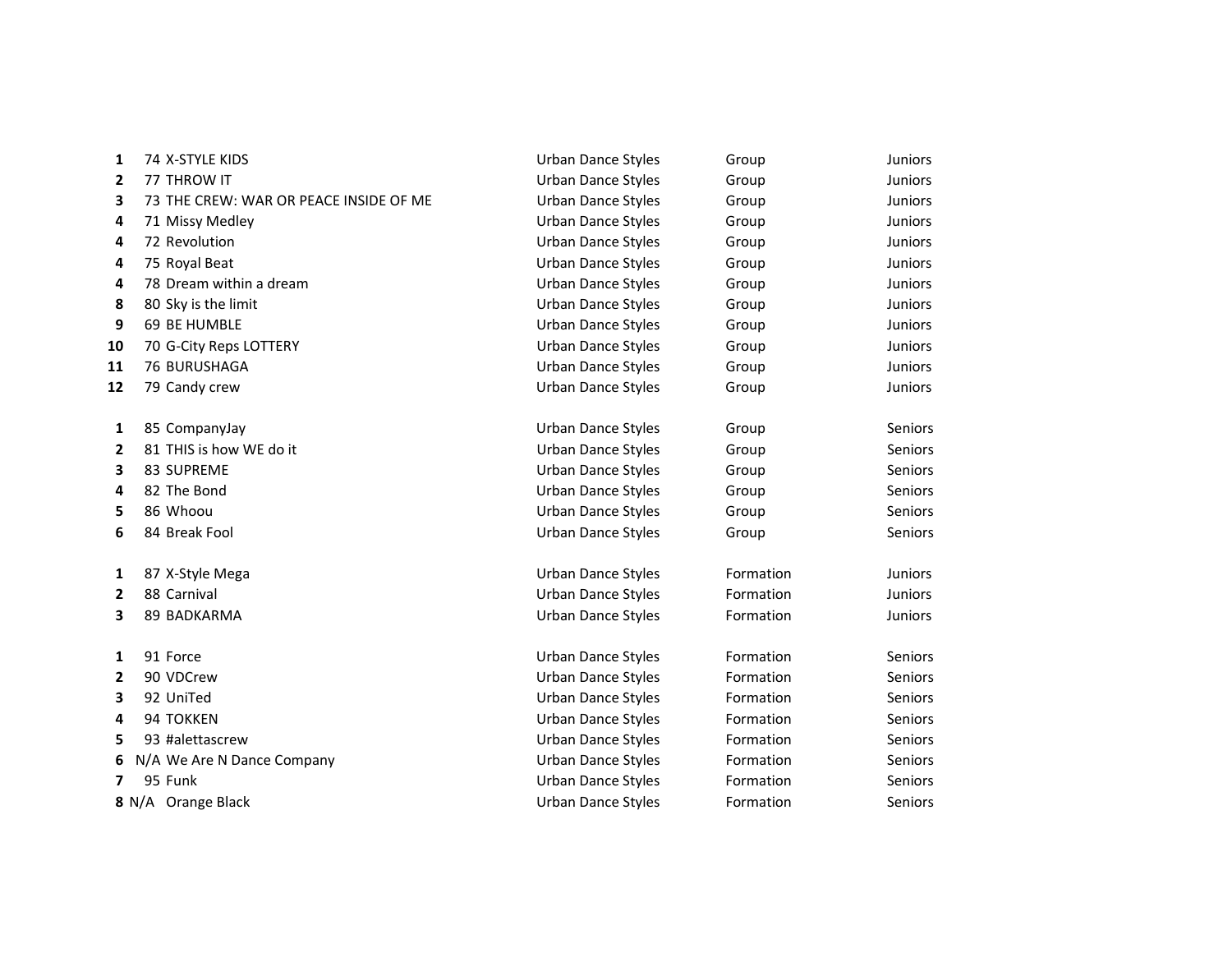| 1            | 96 Xenia by UDL          | <b>Commercial Dance</b> | Solo | Mini           |
|--------------|--------------------------|-------------------------|------|----------------|
| 1            | 98 cAndy cRush           | <b>Commercial Dance</b> | Solo | Children       |
| $\mathbf{2}$ | 99 Explosion             | <b>Commercial Dance</b> | Solo | Children       |
| 3            | 100 Tap In               | <b>Commercial Dance</b> | Solo | Children       |
| 4            | 97 Where is the love     | <b>Commercial Dance</b> | Solo | Children       |
| 1            | 21 Ballet Beats          | Ballet - M              | Solo | Children       |
| 1            | 103 Sapphire             | <b>Commercial Dance</b> | Solo | <b>Juniors</b> |
| 2            | 104 Miss Rona            | <b>Commercial Dance</b> | Solo | <b>Juniors</b> |
| 3            | 102 Larissa              | <b>Commercial Dance</b> | Solo | <b>Juniors</b> |
| 4            | 101 Wavey                | <b>Commercial Dance</b> | Solo | <b>Juniors</b> |
| 5            | 107 The Coffee Shop      | <b>Commercial Dance</b> | Solo | <b>Juniors</b> |
| 6            | 108 AriAnna Grande       | <b>Commercial Dance</b> | Solo | <b>Juniors</b> |
| 6            | 111 Fresh Prince         | <b>Commercial Dance</b> | Solo | <b>Juniors</b> |
| 8            | 105 Cold-blooded         | <b>Commercial Dance</b> | Solo | <b>Juniors</b> |
| 8            | 106 Freakum dress        | <b>Commercial Dance</b> | Solo | <b>Juniors</b> |
| 10           | 110 MIA Superstar 2      | <b>Commercial Dance</b> | Solo | <b>Juniors</b> |
| 11           | 109 Kata's Bouncin Flame | <b>Commercial Dance</b> | Solo | <b>Juniors</b> |
| $\mathbf{1}$ | 115 Just Breathe         | <b>Commercial Dance</b> | Solo | <b>Seniors</b> |
| 2            | 114 What's it gonna be   | <b>Commercial Dance</b> | Solo | Seniors        |
| 3.           | 126 Symphony             | <b>Commercial Dance</b> | Solo | <b>Seniors</b> |
| 4            | 117 Leave the door open  | <b>Commercial Dance</b> | Solo | Seniors        |
| 5.           | 122   Dont Drink         | <b>Commercial Dance</b> | Solo | Seniors        |
| 6            | 119 Elena                | <b>Commercial Dance</b> | Solo | Seniors        |
| 7            | 113 Talk to me           | <b>Commercial Dance</b> | Solo | <b>Seniors</b> |
| 7            | 118 Kyra                 | <b>Commercial Dance</b> | Solo | <b>Seniors</b> |
| 9            | 112 Pia                  | <b>Commercial Dance</b> | Solo | <b>Seniors</b> |
| 9            | 123 A Little Wicked      | <b>Commercial Dance</b> | Solo | <b>Seniors</b> |
| 11           | 124 Who's bad            | <b>Commercial Dance</b> | Solo | <b>Seniors</b> |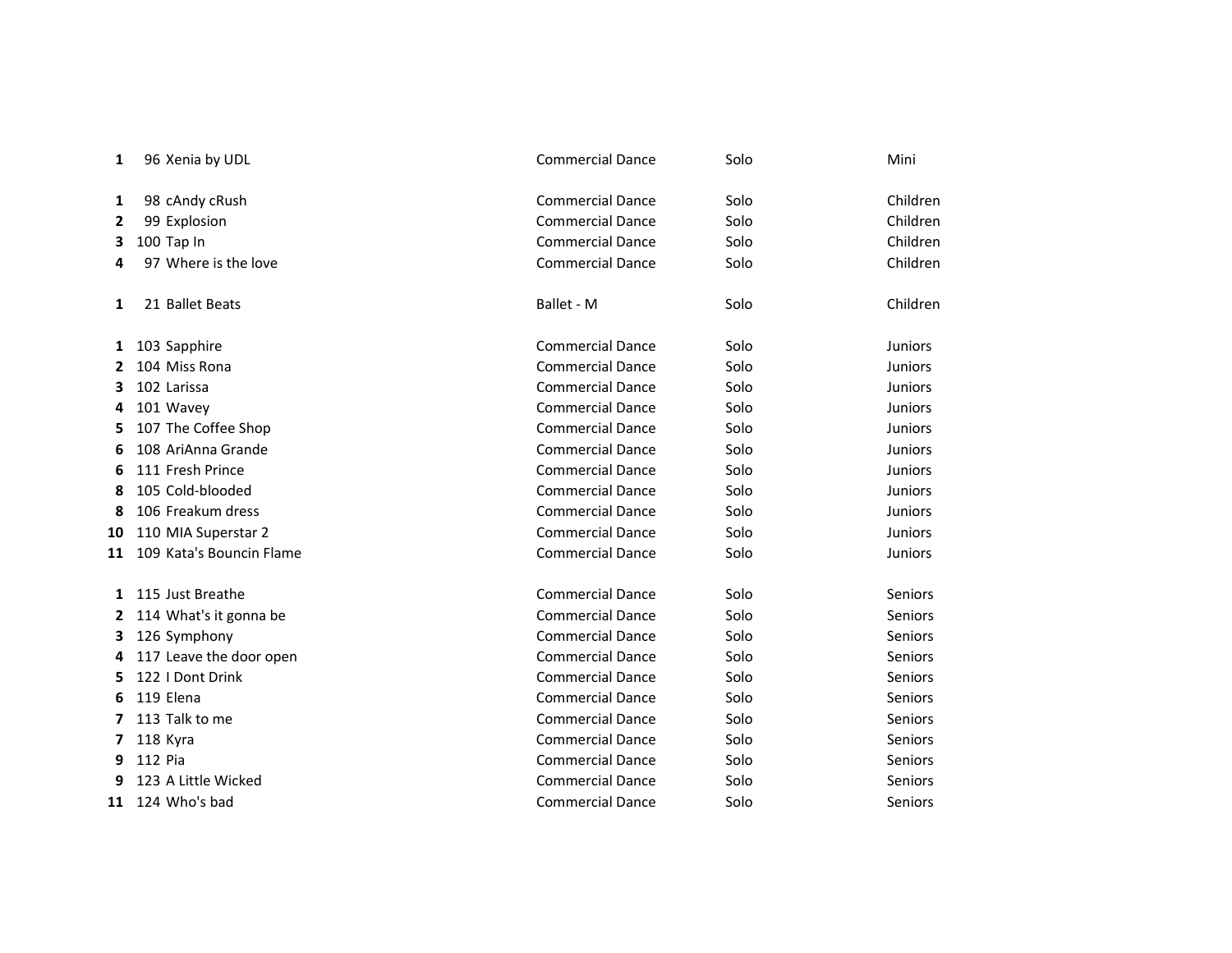|                  | 12 120 ANDRADA by T-Dance        | <b>Commercial Dance</b> | Solo             | Seniors        |
|------------------|----------------------------------|-------------------------|------------------|----------------|
| 12 <sup>12</sup> | 121 Flash Pose                   | <b>Commercial Dance</b> | Solo             | Seniors        |
| 14               | 125 Lose My Breath               | <b>Commercial Dance</b> | Solo             | Seniors        |
|                  | 15 116 Jessi                     | <b>Commercial Dance</b> | Solo             | <b>Seniors</b> |
|                  | 1 127 Totally Spies!             | <b>Commercial Dance</b> | Duo/Trio/Quartet | Mini           |
|                  | 2 129 Holding Me Back            | <b>Commercial Dance</b> | Duo/Trio/Quartet | Mini           |
|                  | 3 128 Shake it off               | <b>Commercial Dance</b> | Duo/Trio/Quartet | Mini           |
|                  | 1 131 Girls on Fire              | <b>Commercial Dance</b> | Duo/Trio/Quartet | Children       |
|                  | 2 130 Alone                      | <b>Commercial Dance</b> | Duo/Trio/Quartet | Children       |
| З.               | 132 Problems                     | <b>Commercial Dance</b> | Duo/Trio/Quartet | Children       |
| $\mathbf{1}$     | 140 kodak courage                | <b>Commercial Dance</b> | Duo/Trio/Quartet | Seniors        |
|                  | 2 139 Instant                    | <b>Commercial Dance</b> | Duo/Trio/Quartet | <b>Seniors</b> |
|                  | 3 142 Blondes Yin and Yang       | <b>Commercial Dance</b> | Duo/Trio/Quartet | <b>Seniors</b> |
| 4                | 141 Back again                   | <b>Commercial Dance</b> | Duo/Trio/Quartet | Seniors        |
| 5.               | 138 Zoned Out                    | <b>Commercial Dance</b> | Duo/Trio/Quartet | Seniors        |
| 6                | 144 CabeX                        | <b>Commercial Dance</b> | Duo/Trio/Quartet | Seniors        |
| 7                | 143 Triple Toxic                 | <b>Commercial Dance</b> | Duo/Trio/Quartet | Seniors        |
|                  | 1 145 Zero Gravity               | <b>Commercial Dance</b> | Group            | Children       |
|                  | 1 151 ReDemption                 | <b>Commercial Dance</b> | Group            | <b>Juniors</b> |
|                  | 2 147 Showdown                   | <b>Commercial Dance</b> | Group            | Juniors        |
| 3.               | 146 Donatella                    | <b>Commercial Dance</b> | Group            | <b>Juniors</b> |
| 4                | 153 Top Off                      | <b>Commercial Dance</b> | Group            | <b>Juniors</b> |
| 5.               | <b>150 ATM</b>                   | <b>Commercial Dance</b> | Group            | Juniors        |
| 6                | 148 Don't be Jealous             | <b>Commercial Dance</b> | Group            | Juniors        |
| 7                | 149 SUPER MARIO BROTHERS by VIBE | <b>Commercial Dance</b> | Group            | <b>Juniors</b> |
| 8                | 152 J-Low                        | <b>Commercial Dance</b> | Group            | <b>Juniors</b> |
|                  | 1 165 Ninja GOrls                | <b>Commercial Dance</b> | Group            | Seniors        |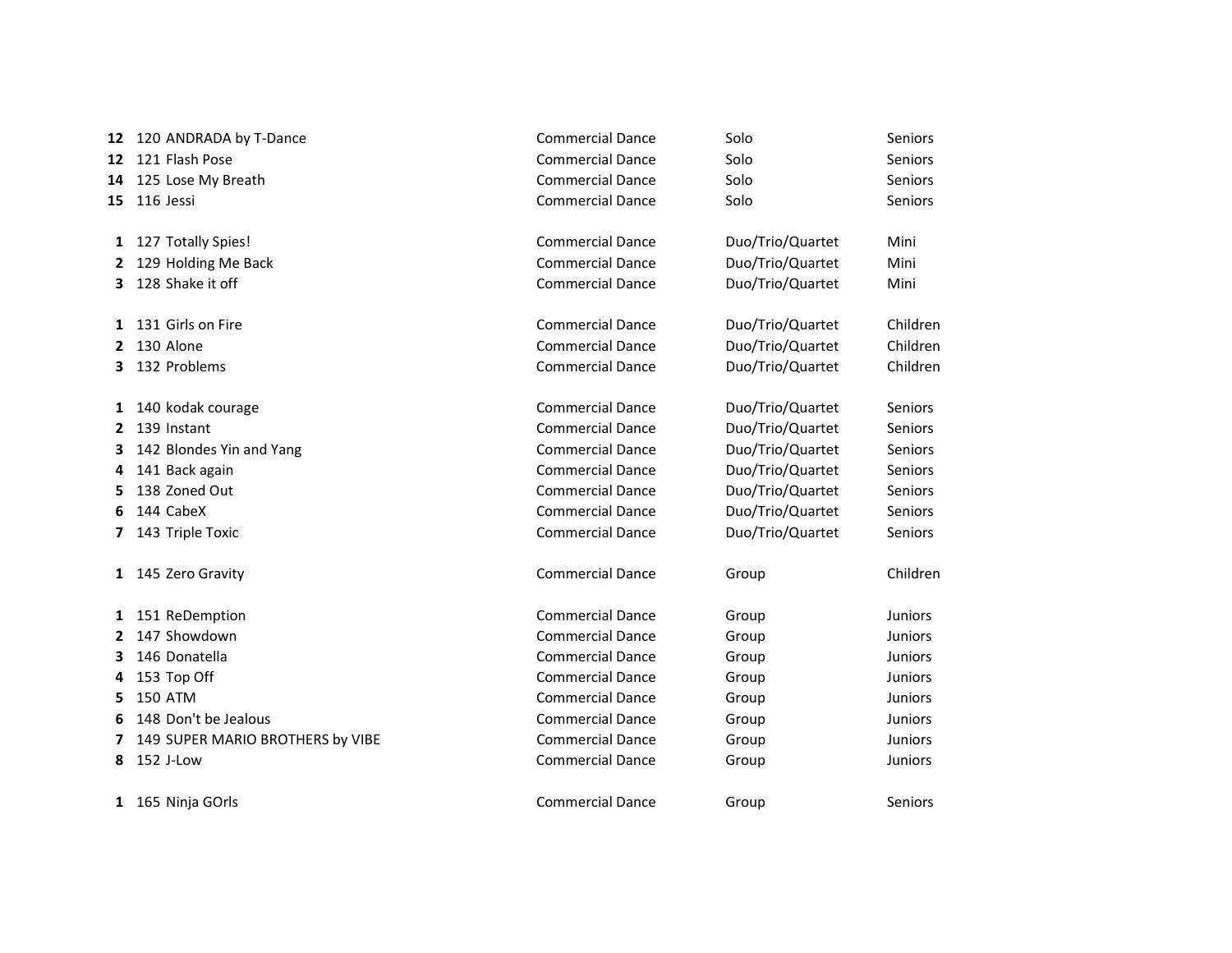| 2  | 162 FeMale Energy                          | <b>Commercial Dance</b> | Group     | Seniors        |
|----|--------------------------------------------|-------------------------|-----------|----------------|
| 3  | 159 xoxo your 90's crush                   | <b>Commercial Dance</b> | Group     | Seniors        |
| 4  | 155 Cälis                                  | <b>Commercial Dance</b> | Group     | Seniors        |
| 4  | 160 NuStyle - Girlz' Bad Boyz              | <b>Commercial Dance</b> | Group     | Seniors        |
| 6  | 167 Chicas                                 | <b>Commercial Dance</b> | Group     | Seniors        |
| 7  | 157 Patricia Fashion's Fishiest Confession | <b>Commercial Dance</b> | Group     | <b>Seniors</b> |
| 7  | 156 Disney On Fleek                        | <b>Commercial Dance</b> | Group     | <b>Seniors</b> |
| 9  | 158 The Beats                              | <b>Commercial Dance</b> | Group     | Seniors        |
| 10 | 161 TOKYO by T-REX                         | <b>Commercial Dance</b> | Group     | Seniors        |
| 11 | 166 DEM BEATZ                              | <b>Commercial Dance</b> | Group     | Seniors        |
| 12 | 164 Ritmo                                  | <b>Commercial Dance</b> | Group     | Seniors        |
| 13 | 163 Feever                                 | <b>Commercial Dance</b> | Group     | <b>Seniors</b> |
| 1  | 168 JLo                                    | <b>Commercial Dance</b> | Formation | Mini           |
| 1  | 169 Head and Heart                         | <b>Commercial Dance</b> | Formation | Children       |
| 1  | 174 Cocobellas                             | <b>Commercial Dance</b> | Formation | <b>Juniors</b> |
| 2  | 172 Dance like nobody's watching           | <b>Commercial Dance</b> | Formation | <b>Juniors</b> |
| 3. | 177 MATRIX by T-Dance HEROES               | <b>Commercial Dance</b> | Formation | <b>Juniors</b> |
|    | 4 175 Get Together                         | <b>Commercial Dance</b> | Formation | <b>Juniors</b> |
| 5. | 170 LA CASA DE PAPEL by T-Dance            | <b>Commercial Dance</b> | Formation | <b>Juniors</b> |
| 6  | 173 SMOOTH CRIMINAL                        | <b>Commercial Dance</b> | Formation | <b>Juniors</b> |
| 7  | 171 That girls                             | <b>Commercial Dance</b> | Formation | <b>Juniors</b> |
| 1  | 180 The RAVE                               | <b>Commercial Dance</b> | Formation | Seniors        |
| 2  | 181 Who 'R U                               | <b>Commercial Dance</b> | Formation | Seniors        |
| 3. | 179 Bollywood                              | <b>Commercial Dance</b> | Formation | Seniors        |
| 4  | 178 Playground                             | <b>Commercial Dance</b> | Formation | <b>Seniors</b> |
| 5. | 182 Popular Dip                            | <b>Commercial Dance</b> | Formation | Seniors        |
| 6  | 176 SHAAAKE                                | <b>Commercial Dance</b> | Formation | Seniors        |
| 6  | 183 WasabiDishes                           | <b>Commercial Dance</b> | Formation | <b>Seniors</b> |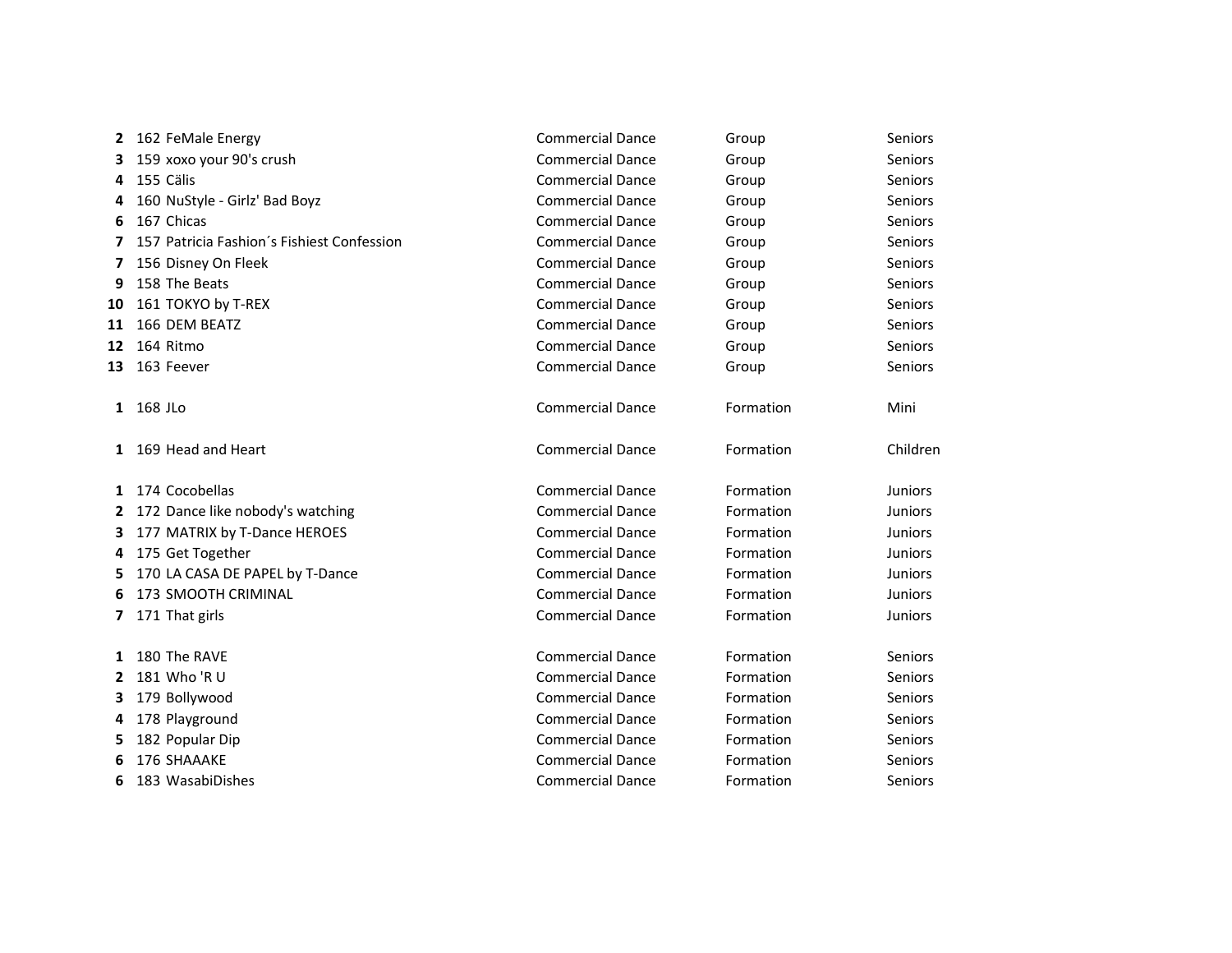| 1            | 64 Famous by D-Strict    | <b>Urban Dance Styles</b> | Group            | Mini           |
|--------------|--------------------------|---------------------------|------------------|----------------|
| 1            | 260 Titanium             | Lyrical                   | Solo             | Mini           |
|              | 1 224 Sentimenti         | Lyrical                   | Solo             | Children       |
|              | 2 261 Where Do I Begin   | Lyrical                   | Solo             | Children       |
| 1            | 220 Brave                | Lyrical                   | Solo             | <b>Juniors</b> |
| 2            | 202 Falling              | Lyrical                   | Solo             | Juniors        |
| 2            | 262 Lonely               | Lyrical                   | Solo             | Juniors        |
| 4            | 205 In My Blood          | Lyrical                   | Solo             | Juniors        |
| 5.           | 263 Inner Crisis         | Lyrical                   | Solo             | Juniors        |
| 1            | 200 Will I Know          | Lyrical                   | Solo             | Seniors        |
| 2            | 222 Experience           | Lyrical                   | Solo             | Seniors        |
| 3            | 245 Nehéz Sors           | Lyrical                   | Solo             | Seniors        |
| 4            | 264 Still Alive          | Lyrical                   | Solo             | Seniors        |
| 5            | 197 Let You Know         | Lyrical                   | Solo             | Seniors        |
| 6            | 246 Station              | Lyrical                   | Solo             | Seniors        |
| 7            | 206 Kissing You          | Lyrical                   | Solo             | Seniors        |
| 8            | 239 Lost                 | Lyrical                   | Solo             | Seniors        |
| 9            | 225 Empty Space          | Lyrical                   | Solo             | Seniors        |
|              | 1 265 Forever Together   | Lyrical                   | Duo/Trio/Quartet | Children       |
|              | 1 199 Happy For You      | Lyrical                   | Duo/Trio/Quartet | Seniors        |
| $\mathbf{2}$ | 689 The Light            | Lyrical                   | Duo/Trio/Quartet | Seniors        |
| 1            | 266 The One              | Lyrical                   | Group            | Seniors        |
| 2            | 268 Plastic in the Ocean | Lyrical                   | Group            | Seniors        |
| 3            | 267 Cry Me               | Lyrical                   | Group            | Seniors        |
| 3            | 255 The Other Side       | Lyrical                   | Group            | Seniors        |
| 5.           | 249 Even if              | Lyrical                   | Group            | Seniors        |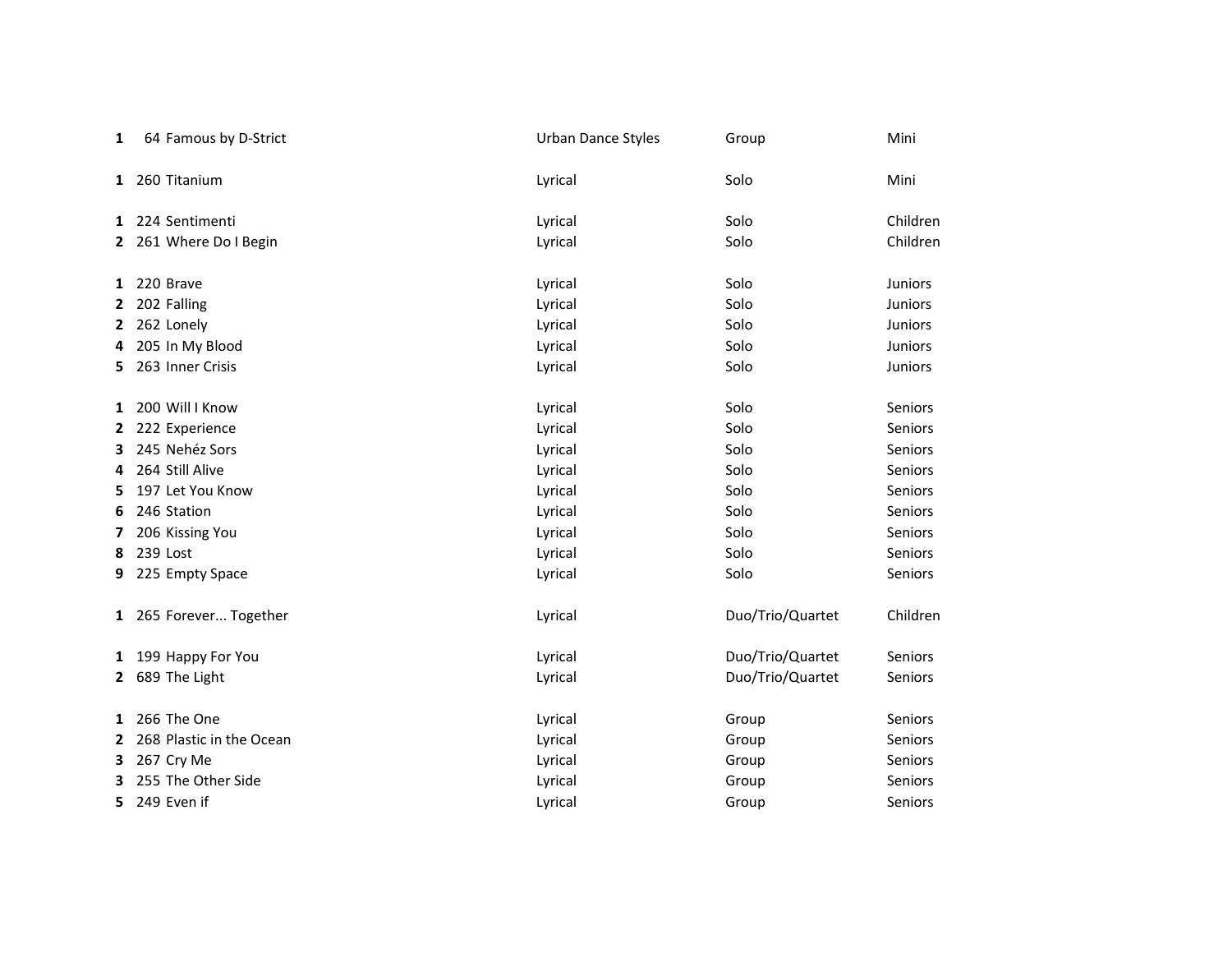| 6            | 198 When You Move                     | Lyrical                | Group            | <b>Seniors</b> |
|--------------|---------------------------------------|------------------------|------------------|----------------|
|              | 1 270 In My Blood                     | Lyrical                | Formation        | Seniors        |
| $\mathbf{z}$ | 204 Imagine                           | Lyrical                | Formation        | Seniors        |
| 3            | 269 Easy On Me                        | Lyrical                | Formation        | Seniors        |
|              | 4 226 Fields of Gold                  | Lyrical                | Formation        | Seniors        |
|              | 1 218 You Can't Stop The Beat         | <b>Musical Theatre</b> | Solo             | Mini           |
|              | 1 203 History Of Wrong Guys           | <b>Musical Theatre</b> | Solo             | <b>Juniors</b> |
| $\mathbf{2}$ | 271 I am Vaiana                       | <b>Musical Theatre</b> | Solo             | Juniors        |
| 3            | 193 Hamilton - Burn                   | <b>Musical Theatre</b> | Solo             | <b>Juniors</b> |
| 4            | 208 Shimmy Like They Do In Paree      | <b>Musical Theatre</b> | Solo             | <b>Juniors</b> |
| 5            | 207 Popular                           | <b>Musical Theatre</b> | Solo             | <b>Juniors</b> |
| 5.           | 280 Don't Tell Mama                   | <b>Musical Theatre</b> | Solo             | <b>Juniors</b> |
|              | 1 248 Be Italian                      | <b>Musical Theatre</b> | Solo             | Seniors        |
| 2            | 217 When You're Good to Mama          | <b>Musical Theatre</b> | Solo             | Seniors        |
| 3            | 272 CATS - Beautiful Ghosts           | <b>Musical Theatre</b> | Solo             | Seniors        |
| 4            | 188 Let me dance for you              | <b>Musical Theatre</b> | Solo             | <b>Seniors</b> |
| 5.           | 254 Don't Rain on My Parade           | <b>Musical Theatre</b> | Solo             | Seniors        |
| 6            | 221 Raise the Roof                    | <b>Musical Theatre</b> | Solo             | <b>Seniors</b> |
|              | 1 185 friend like me                  | <b>Musical Theatre</b> | Duo/Trio/Quartet | Children       |
|              | 2 228 cats                            | <b>Musical Theatre</b> | Duo/Trio/Quartet | Children       |
|              | 1 273 CATS - Mungojerrie+Rumpleteazer | <b>Musical Theatre</b> | Duo/Trio/Quartet | <b>Juniors</b> |
|              | 2 274 Muses                           | <b>Musical Theatre</b> | Duo/Trio/Quartet | <b>Juniors</b> |
| 3            | 210 We Share Everything               | <b>Musical Theatre</b> | Duo/Trio/Quartet | <b>Juniors</b> |
| 4            | 186 impossible                        | <b>Musical Theatre</b> | Duo/Trio/Quartet | <b>Juniors</b> |
| 5            | 195 Yentl - Tomorrow Night            | <b>Musical Theatre</b> | Duo/Trio/Quartet | <b>Juniors</b> |
| 6            | 252 Partner in crime                  | <b>Musical Theatre</b> | Duo/Trio/Quartet | <b>Juniors</b> |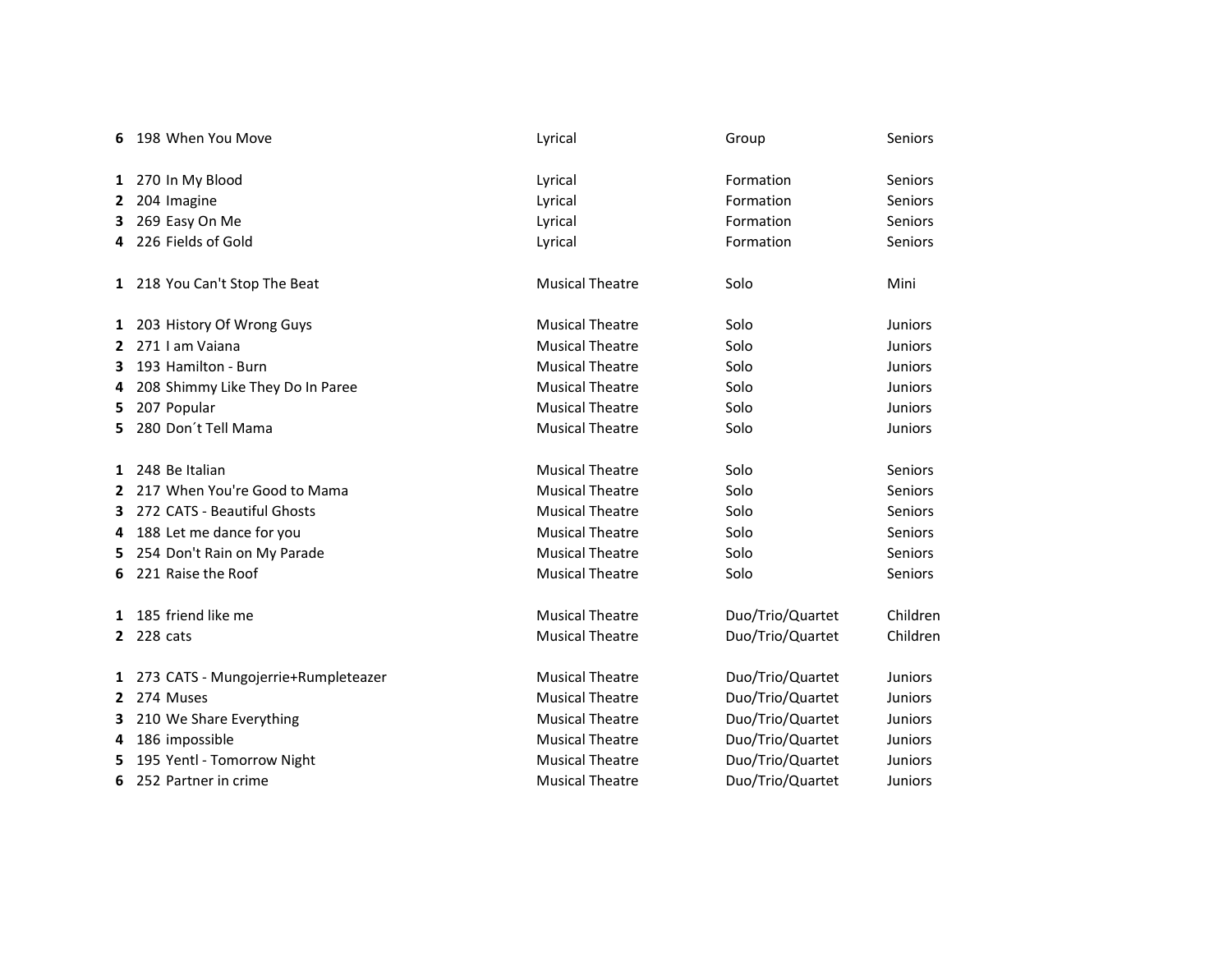| 1            | 191 Die Schatten werden länger             | <b>Musical Theatre</b> | Duo/Trio/Quartet | Seniors        |
|--------------|--------------------------------------------|------------------------|------------------|----------------|
| $\mathbf{2}$ | 219 Best Friend                            | <b>Musical Theatre</b> | Duo/Trio/Quartet | <b>Seniors</b> |
| 3.           | 184 Anything you can I do better           | <b>Musical Theatre</b> | Duo/Trio/Quartet | <b>Seniors</b> |
| 4            | 242 A Friend Like Me                       | <b>Musical Theatre</b> | Duo/Trio/Quartet | Seniors        |
| 5.           | 253 That beautiful sound                   | <b>Musical Theatre</b> | Duo/Trio/Quartet | Seniors        |
| 6.           | 213 Poison in my pocket                    | <b>Musical Theatre</b> | Duo/Trio/Quartet | Seniors        |
|              | 1 209 The Muses                            | <b>Musical Theatre</b> | Group            | <b>Juniors</b> |
| 2            | 190 Seize the day                          | <b>Musical Theatre</b> | Group            | Juniors        |
| 3            | 240 Copacabana                             | <b>Musical Theatre</b> | Group            | Juniors        |
|              | 4 227 a chorus line                        | <b>Musical Theatre</b> | Group            | <b>Juniors</b> |
|              | 1 250 I hope I get it                      | <b>Musical Theatre</b> | Group            | Seniors        |
| 2            | 275 X-Wifes                                | <b>Musical Theatre</b> | Group            | Seniors        |
|              | 3 276 NOT Guilty                           | <b>Musical Theatre</b> | Group            | Seniors        |
| 4            | 212 Let's do the                           | <b>Musical Theatre</b> | Group            | Seniors        |
| 5            | 223 There is no Business like Showbusiness | <b>Musical Theatre</b> | Group            | Seniors        |
| 6.           | 187 Chicago - We Both Reached For The Gun  | <b>Musical Theatre</b> | Group            | Seniors        |
|              | 1 216 We are the Revolting Children        | <b>Musical Theatre</b> | Formation        | Children       |
|              | 2 247 A cover is not a book                | <b>Musical Theatre</b> | Formation        | Children       |
|              | 1 277 N-N-N-N-N-N-No Way                   | <b>Musical Theatre</b> | Formation        | <b>Juniors</b> |
|              | 2 215 Mamma Mia                            | <b>Musical Theatre</b> | Formation        | <b>Juniors</b> |
| 3            | 241 Million Dreams                         | <b>Musical Theatre</b> | Formation        | Juniors        |
| 4            | 243 42'nd Street                           | <b>Musical Theatre</b> | Formation        | <b>Juniors</b> |
| 5.           | 251 Magic Man G                            | <b>Musical Theatre</b> | Formation        | <b>Juniors</b> |
| 6            | 211 Brand new you                          | <b>Musical Theatre</b> | Formation        | <b>Juniors</b> |
|              | 1 279 Orpheus and Eurydice                 | <b>Musical Theatre</b> | Formation        | Seniors        |
| 2            | 201 Der Tanz der Vampire                   | <b>Musical Theatre</b> | Formation        | Seniors        |
| 3.           | 214 Fired Up                               | <b>Musical Theatre</b> | Formation        | Seniors        |
| 3            | 244 Welcome to the Moulin Rouge!           | <b>Musical Theatre</b> | Formation        | Seniors        |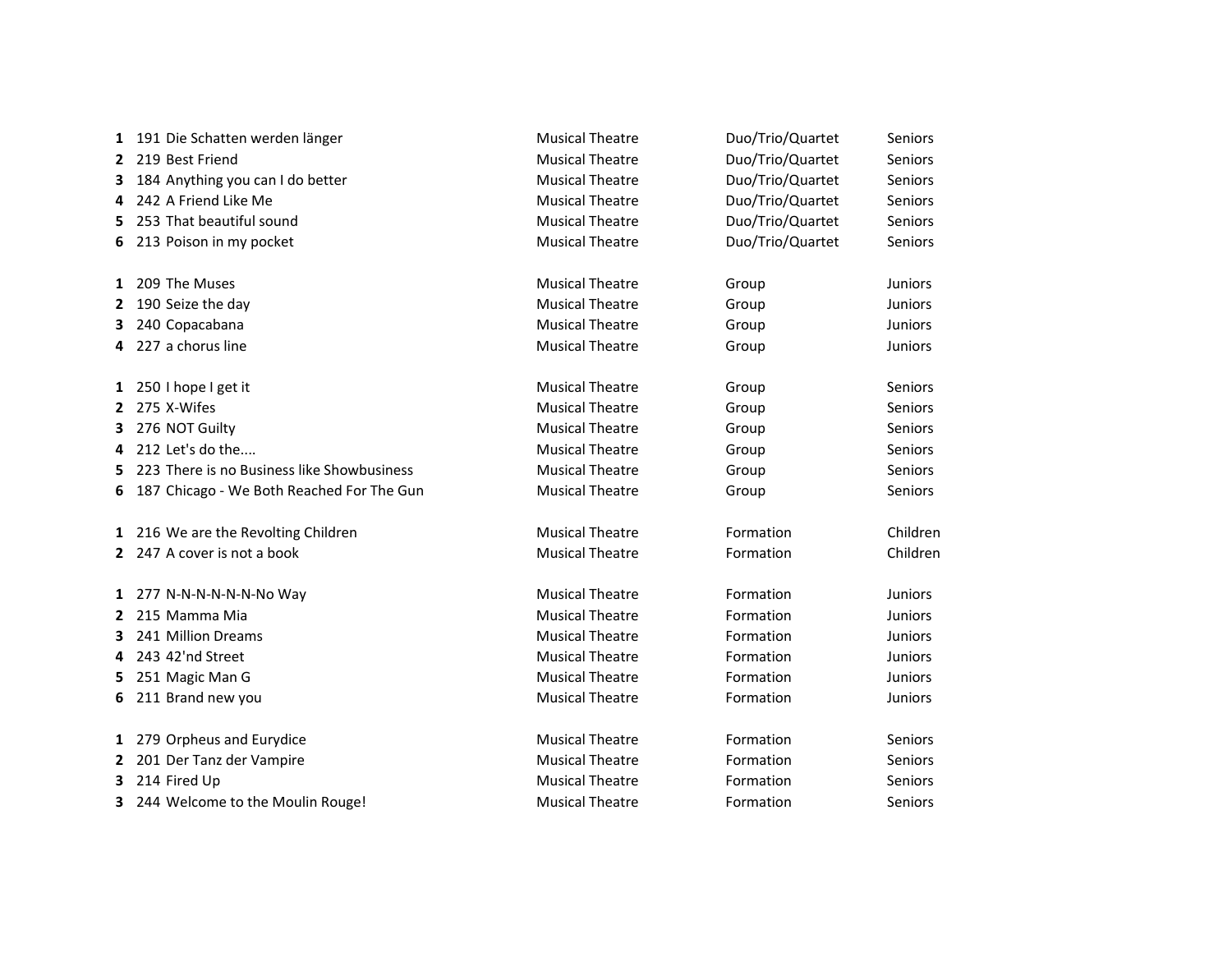| 5.             | 278 CATS - Skimbleshanks    | <b>Musical Theatre</b>     | Formation        | Seniors        |
|----------------|-----------------------------|----------------------------|------------------|----------------|
|                | 1 237 Broadway elves        | <b>Musical Theatre</b>     | Formation        | Mini           |
|                | 1 230 Mini Chaplin          | <b>Acrobatic Dance</b>     | Solo             | Children       |
| $\mathbf{2}$   | 231 Feeling Good            | <b>Acrobatic Dance</b>     | Solo             | Children       |
| 3              | 258 This Bitter Earth       | <b>Acrobatic Dance</b>     | Solo             | Children       |
| 4              | 256 Once Upon Another Time  | <b>Acrobatic Dance</b>     | Solo             | Children       |
| 5.             | 257 Shift Time              | <b>Acrobatic Dance</b>     | Solo             | Children       |
|                | 1 259 Sarajevo              | <b>Acrobatic Dance</b>     | Duo/Trio/Quartet | Children       |
|                | 1 238 Jin Jang              | <b>Acrobatic Dance</b>     | Duo/Trio/Quartet | Juniors        |
| 1              | 189 Dead Man's Chest        | <b>Acrobatic Dance</b>     | Duo/Trio/Quartet | <b>Seniors</b> |
| 2              | 194 Wolverine               | <b>Acrobatic Dance</b>     | Duo/Trio/Quartet | Seniors        |
|                | 1 232 BIRDS OF RIO          | <b>Acrobatic Dance</b>     | Group            | Children       |
|                | 1 236 RUN GIRLS RUN         | <b>Acrobatic Dance</b>     | Group            | <b>Juniors</b> |
|                | 1 234 HOUSE OF DOLLS        | <b>Acrobatic Dance</b>     | Formation        | Mini           |
|                | 1 233 ENERGY                | <b>Acrobatic Dance</b>     | Formation        | Children       |
|                | 1 235 PIRATES MEET MERMAIDS | <b>Acrobatic Dance</b>     | Formation        | <b>Juniors</b> |
|                | 2 229 synchronised swimming | <b>Acrobatic Dance</b>     | Formation        | <b>Juniors</b> |
|                | 1 192 Geliebte der Zeit     | <b>Acrobatic Dance</b>     | Formation        | <b>Seniors</b> |
|                | 1 422 Lullaby               | Contemporary Modern        | Solo             | Mini           |
| $\overline{2}$ | 415 Maleficent girl         | <b>Contemporary Modern</b> | Solo             | Mini           |
| 3              | 414 Lulluby                 | Contemporary Modern        | Solo             | Mini           |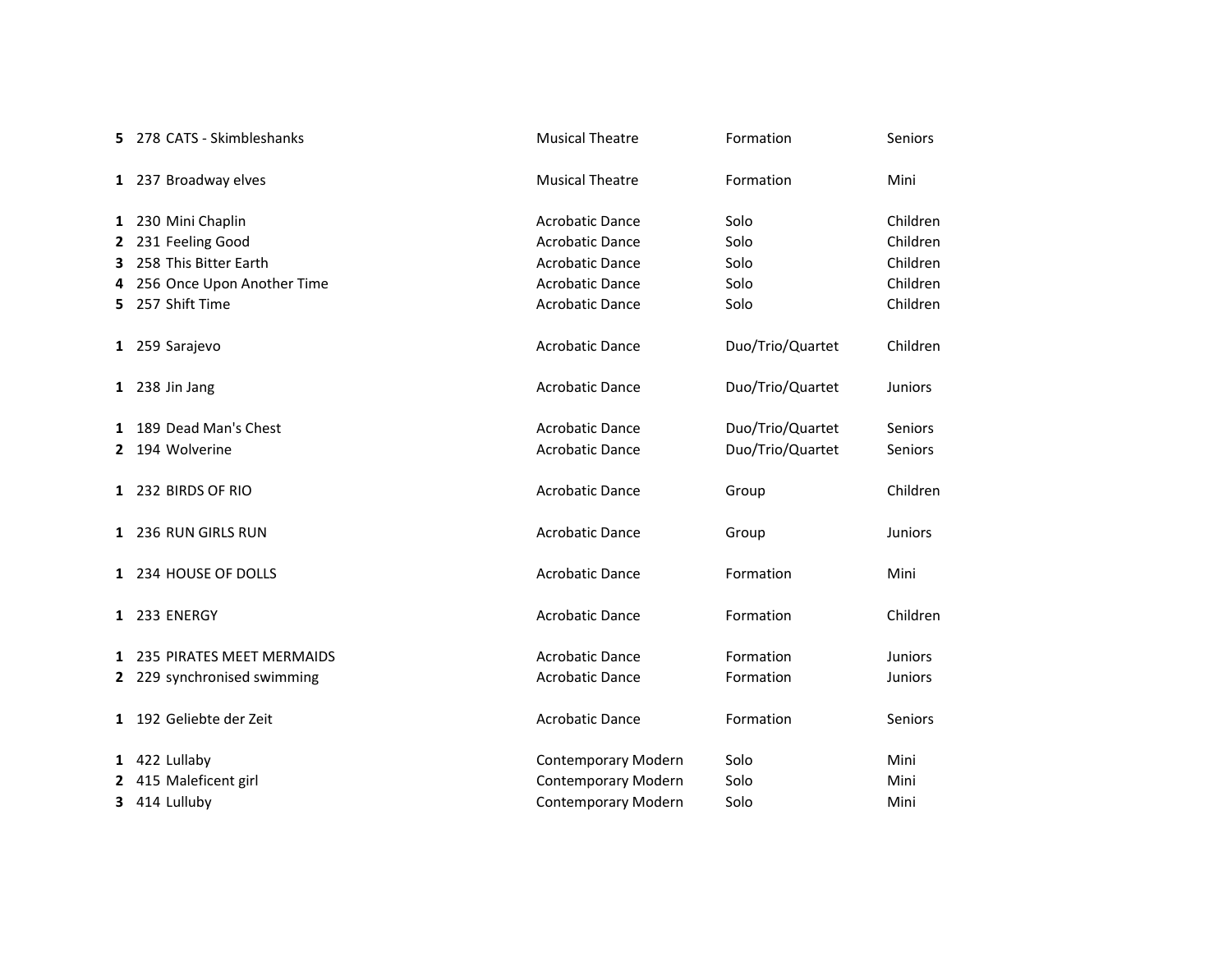| 1  | 358 The Little Match Seller            | Contemporary Modern        | Solo | Children       |
|----|----------------------------------------|----------------------------|------|----------------|
| 2  | 322 I like Chopin                      | Contemporary Modern        | Solo | Children       |
| 3. | 423 Who Is The Enemy Who Is The Friend | Contemporary Modern        | Solo | Children       |
| 4  | 357 I quit                             | Contemporary Modern        | Solo | Children       |
| 5. | 425 Water Is Heavy                     | Contemporary Modern        | Solo | Children       |
| 6  | 424 I Am Not Alone                     | Contemporary Modern        | Solo | Children       |
| 7  | 305 Little Spider                      | Contemporary Modern        | Solo | Children       |
| 8  | 426 Metamorpshis                       | Contemporary Modern        | Solo | Children       |
| 1  | 324 Broken                             | <b>Contemporary Modern</b> | Solo | <b>Juniors</b> |
| 2  | 309 Motherless Child                   | Contemporary Modern        | Solo | <b>Juniors</b> |
| З. | 376 In control                         | Contemporary Modern        | Solo | <b>Juniors</b> |
| 4  | 308 Monologue                          | Contemporary Modern        | Solo | <b>Juniors</b> |
| 5. | 412 Hostage                            | Contemporary Modern        | Solo | Juniors        |
| 6  | 311 Time to fly                        | <b>Contemporary Modern</b> | Solo | Juniors        |
| 7  | 379 In The Wind I Hear You Breathing   | Contemporary Modern        | Solo | <b>Juniors</b> |
| 8  | 304 I asked for love                   | Contemporary Modern        | Solo | <b>Juniors</b> |
| 9  | 334 TICK TOCK GOES THE CLOCK           | Contemporary Modern        | Solo | Juniors        |
| 10 | 375 Comfort zone                       | Contemporary Modern        | Solo | <b>Juniors</b> |
|    | 1 427 God's Eye                        | Contemporary Modern        | Solo | <b>Seniors</b> |
| 2  | 371 Dear You                           | Contemporary Modern        | Solo | Seniors        |
| 3  | 310 Shadow                             | Contemporary Modern        | Solo | Seniors        |
| 4  | 338 Tear Me Apart                      | Contemporary Modern        | Solo | Seniors        |
| 5. | 290 So Far                             | Contemporary Modern        | Solo | <b>Seniors</b> |
| 5. | 319 You will                           | Contemporary Modern        | Solo | <b>Seniors</b> |
| 7  | 360 Forgive myself                     | Contemporary Modern        | Solo | Seniors        |
| 8  | 291 Wait                               | Contemporary Modern        | Solo | <b>Seniors</b> |
| 8  | 293 Untold Stories                     | Contemporary Modern        | Solo | Seniors        |
| 8  | 392 Smoldering Silence                 | Contemporary Modern        | Solo | Seniors        |
| 11 | 303 Resistance                         | Contemporary Modern        | Solo | <b>Seniors</b> |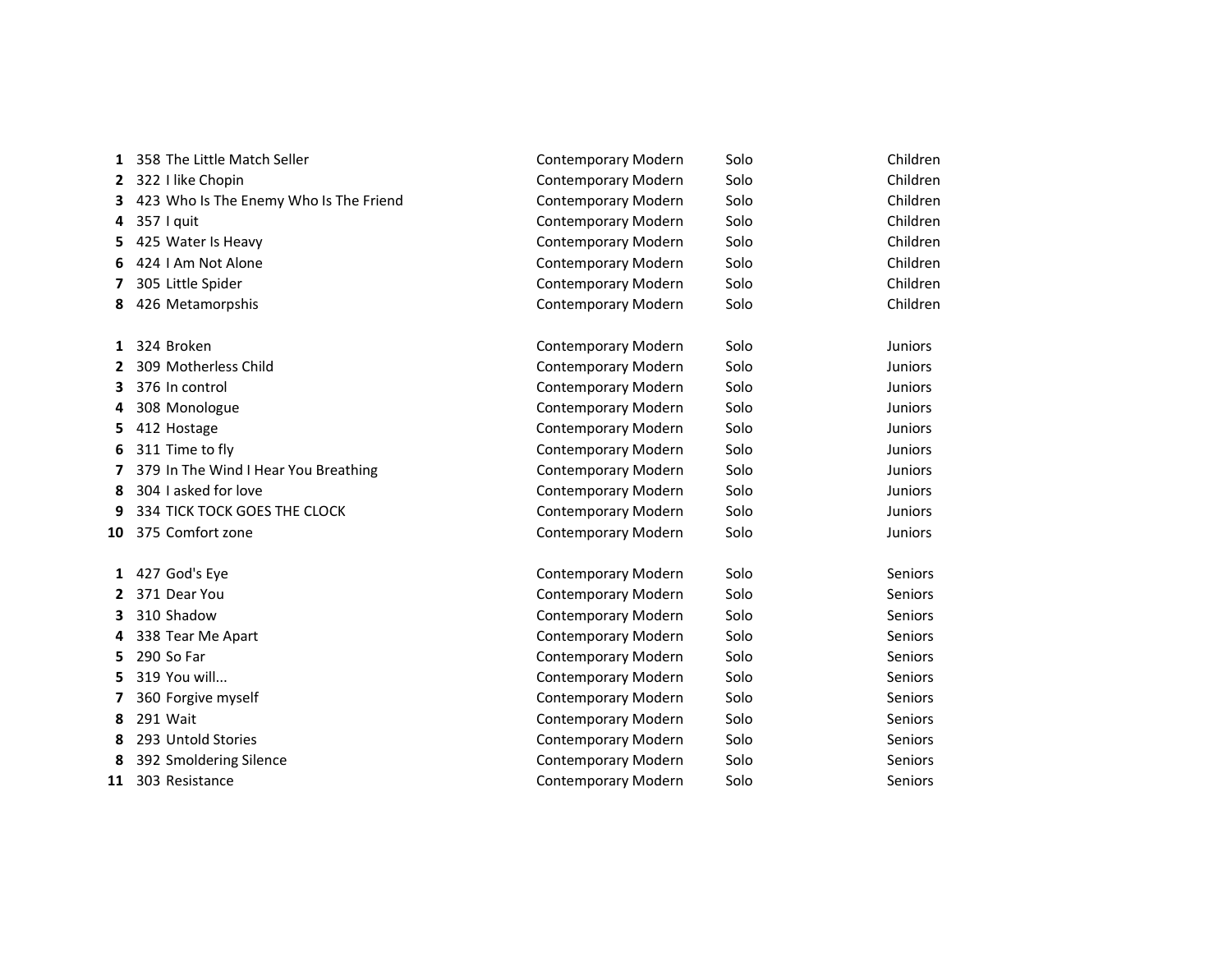| 1            | 428 The Path                | <b>Contemporary Modern</b> | Duo/Trio/Quartet | Children       |
|--------------|-----------------------------|----------------------------|------------------|----------------|
| 2            | 306 Madness                 | Contemporary Modern        | Duo/Trio/Quartet | Children       |
|              |                             |                            |                  |                |
| $\mathbf{1}$ | 381 Standing on the Horizon | Contemporary Modern        | Duo/Trio/Quartet | <b>Juniors</b> |
| 2            | 383 Uni rec                 | Contemporary Modern        | Duo/Trio/Quartet | <b>Juniors</b> |
| 3            | 378 Stalker                 | Contemporary Modern        | Duo/Trio/Quartet | <b>Juniors</b> |
| 4            | 307 Meet you at clock       | Contemporary Modern        | Duo/Trio/Quartet | Juniors        |
| 5            | 333 NO ESCAPE               | Contemporary Modern        | Duo/Trio/Quartet | Juniors        |
| 6            | 321 REBORN                  | Contemporary Modern        | Duo/Trio/Quartet | <b>Juniors</b> |
|              |                             |                            |                  |                |
|              | 1 390 Minus Sixty One       | Contemporary Modern        | Duo/Trio/Quartet | <b>Seniors</b> |
| 2            | 335 Comet                   | Contemporary Modern        | Duo/Trio/Quartet | <b>Seniors</b> |
| 3            | 282 The Others              | Contemporary Modern        | Duo/Trio/Quartet | Seniors        |
| 4            | 287 Ready                   | Contemporary Modern        | Duo/Trio/Quartet | Seniors        |
|              |                             |                            |                  |                |
| 1            | 391 Prison of Decision      | Contemporary Modern        | Group            | <b>Juniors</b> |
| $\mathbf{2}$ | 380 Infinitus               | Contemporary Modern        | Group            | Juniors        |
| 3.           | 296 Edge Of The Dark        | Contemporary Modern        | Group            | Juniors        |
|              |                             |                            |                  |                |
| 1            | 406 Comment                 | Contemporary Modern        | Group            | <b>Seniors</b> |
| 2            | 420 Hit and Run             | <b>Contemporary Modern</b> | Group            | Seniors        |
| 3            | 408 Way out                 | Contemporary Modern        | Group            | Seniors        |
| 4            | 405 Blue moon               | Contemporary Modern        | Group            | Seniors        |
| 5            | 372 Confession              | Contemporary Modern        | Group            | Seniors        |
| 6            | 289 Dreamers                | Contemporary Modern        | Group            | Seniors        |
| 7            | 407 The poet                | Contemporary Modern        | Group            | Seniors        |
| 8            | 410 Nu!                     | Contemporary Modern        | Group            | <b>Seniors</b> |
| 9            | 348 Secret Garden           | Contemporary Modern        | Group            | Seniors        |
| 10           | 317 Compulsive Liar         | Contemporary Modern        | Group            | <b>Seniors</b> |
| 11           | 341 Tat Ttatini             | Contemporary Modern        | Group            | Seniors        |
|              |                             |                            |                  |                |
|              | 1 286 At Pace               | Contemporary Modern        | Formation        | <b>Juniors</b> |
|              |                             |                            |                  |                |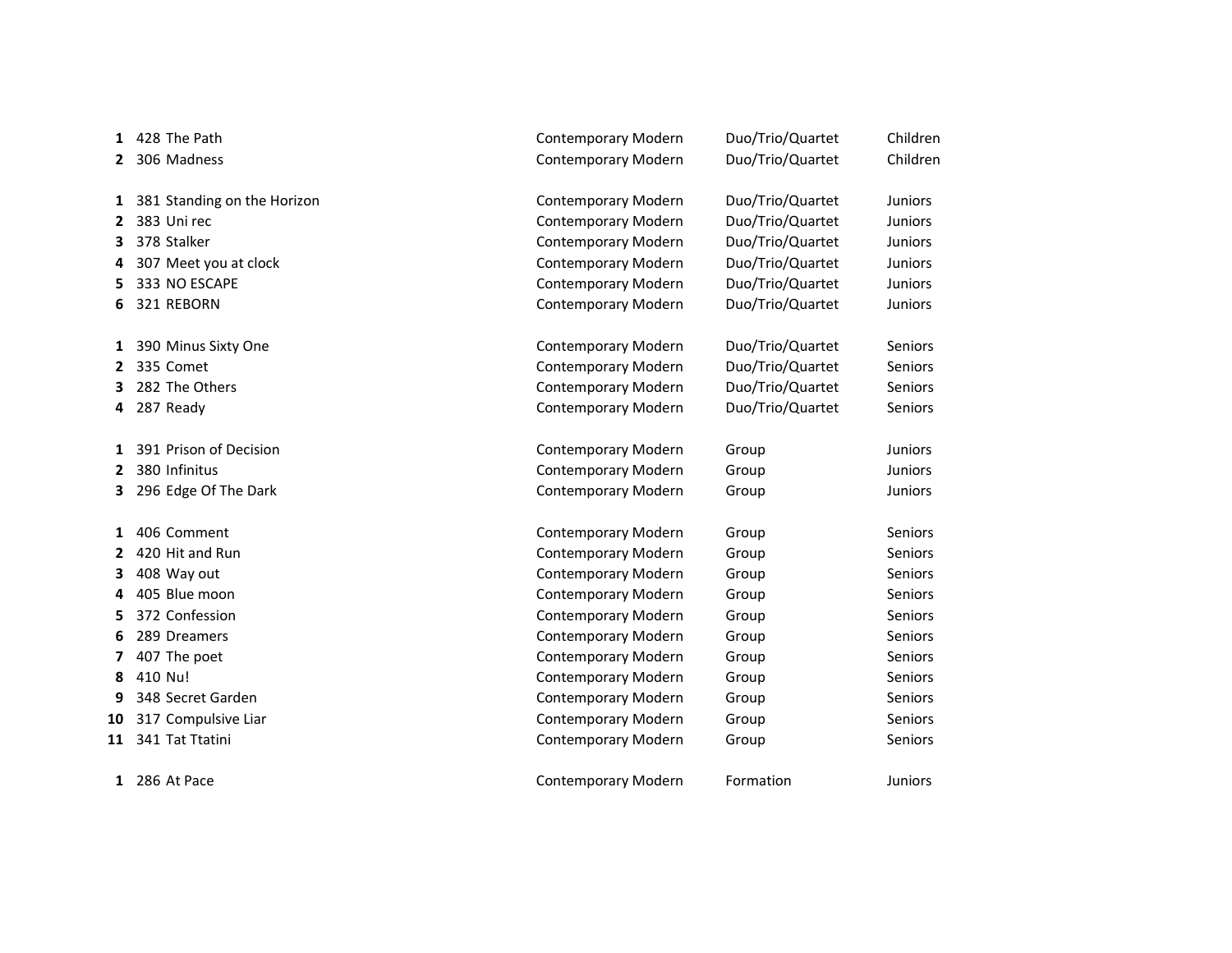|              | 1 337 Mary Magdalene               | Contemporary Modern | Formation | Seniors        |
|--------------|------------------------------------|---------------------|-----------|----------------|
|              | 2 315 I love you                   | Contemporary Modern | Formation | Seniors        |
|              | 3 403 Fake Stars                   | Contemporary Modern | Formation | Seniors        |
|              | 1 332 Piroska és a farkas          | Open                | Solo      | Mini           |
|              | 1 436 The Maiden And The Wolves    | Open                | Solo      | Children       |
| 2            | 438 Starting Now                   | Open                | Solo      | Children       |
| 3            | 430 Paris                          | Open                | Solo      | Children       |
| 4            | 437 Catwoman                       | Open                | Solo      | Children       |
| 5            | 400 HUMAN                          | Open                | Solo      | Children       |
| 6            | 429 California Girl                | Open                | Solo      | Children       |
| 7            | 394 How does a moment last forever | Open                | Solo      | Children       |
| 8            | 331 Jégkirálynő                    | Open                | Solo      | Children       |
| 9            | 330 Element Earth                  | Open                | Solo      | Children       |
|              | 1 377 Love yourself first          | Open                | Solo      | Juniors        |
| 2            | 300 When The Party Is Over         | Open                | Solo      | <b>Juniors</b> |
| 3            | 401 I fell like                    | Open                | Solo      | <b>Juniors</b> |
| 4            | 398 Want my home back              | Open                | Solo      | <b>Juniors</b> |
| 5.           | 366 Route of the diamond           | Open                | Solo      | <b>Juniors</b> |
| 5            | 419 Escape Thoughts                | Open                | Solo      | <b>Juniors</b> |
|              | 7 354 Diótörő                      | Open                | Solo      | <b>Juniors</b> |
|              | 1 418 Eden is Now                  | Open                | Solo      | <b>Seniors</b> |
| $\mathbf{2}$ | 439 Selah                          | Open                | Solo      | Seniors        |
| 3            | 345 Her                            | Open                | Solo      | Seniors        |
|              | 4 352 A fekete hattyú              | Open                | Solo      | <b>Seniors</b> |
|              | 4 421 Dilema                       | Open                | Solo      | Seniors        |
| 6            | 302 For Tonight                    | Open                | Solo      | <b>Seniors</b> |
|              | 7 351 543 21                       | Open                | Solo      | Seniors        |
| 8            | 367 Vivien Sárközi                 | Open                | Solo      | Seniors        |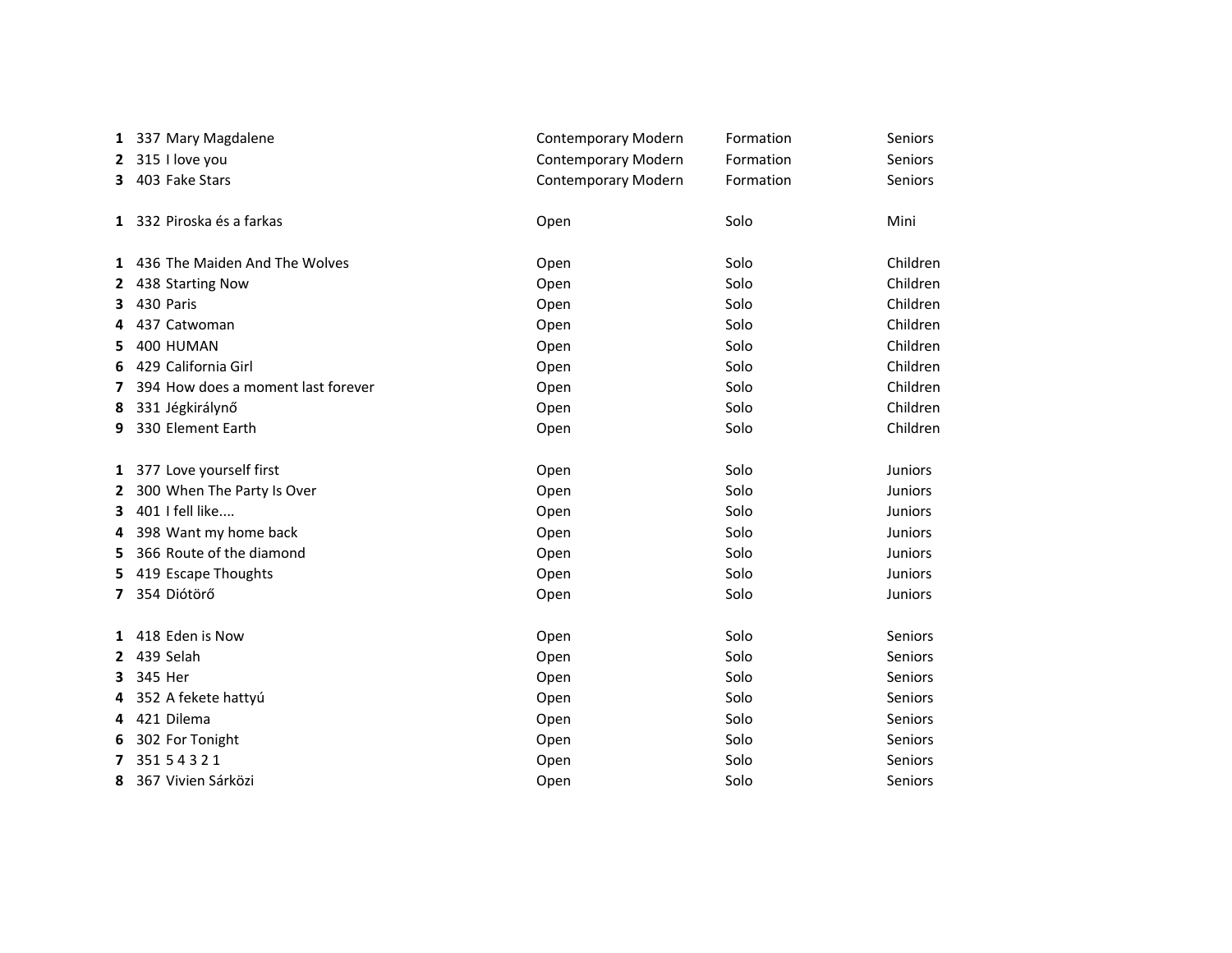|              | 1 389 Tűz és Víz              | Open | Duo/Trio/Quartet | Mini           |
|--------------|-------------------------------|------|------------------|----------------|
| 1            | 388 Turisták                  | Open | Duo/Trio/Quartet | Children       |
|              | 2 387 Tű és Cérna             | Open | Duo/Trio/Quartet | Children       |
|              | 1 281 Espial                  | Open | Duo/Trio/Quartet | Juniors        |
| $\mathbf{2}$ | 396 PLEASE !!!                | Open | Duo/Trio/Quartet | Juniors        |
|              | 1 441 Tri-X                   | Open | Duo/Trio/Quartet | <b>Seniors</b> |
| 2            | 440 Late Night Plans          | Open | Duo/Trio/Quartet | Seniors        |
| 3            | 314 Don't Give Up On Me       | Open | Duo/Trio/Quartet | Seniors        |
| 4            | 292 Hallucination             | Open | Duo/Trio/Quartet | Seniors        |
| 5.           | 327 River                     | Open | Duo/Trio/Quartet | Seniors        |
| 1            | 361 AMAZING SHOW OF THE MIMES | Open | Group            | Children       |
| 2            | 409 i'm a surviver            | Open | Group            | Children       |
| 3            | 442 Druck                     | Open | Group            | Children       |
| 4            | 416 Medicine                  | Open | Group            | Children       |
| 1            | 347 Limit To Your Love        | Open | Group            | <b>Juniors</b> |
| $\mathbf{2}$ | 368 A Pale                    | Open | Group            | <b>Juniors</b> |
| 3            | 393 Children are our future   | Open | Group            | <b>Juniors</b> |
| 4            | 299 Thriller                  | Open | Group            | Juniors        |
| 5            | 384 Heart of the Toreador     | Open | Group            | Juniors        |
| 1            | 365 Obliteration              | Open | Group            | <b>Seniors</b> |
|              | 2 284 WEATHERED               | Open | Group            | <b>Seniors</b> |
| 2            | 328 Vision of a better World  | Open | Group            | Seniors        |
| 4            | 343 about:shoes               | Open | Group            | Seniors        |
| 5            | 346 Individuality             | Open | Group            | <b>Seniors</b> |
| 6            | 283 What If                   | Open | Group            | <b>Seniors</b> |
| 6            | 444 Dancing People            | Open | Group            | Seniors        |
| 8            | 443 Un Dos TrEscalada         | Open | Group            | Seniors        |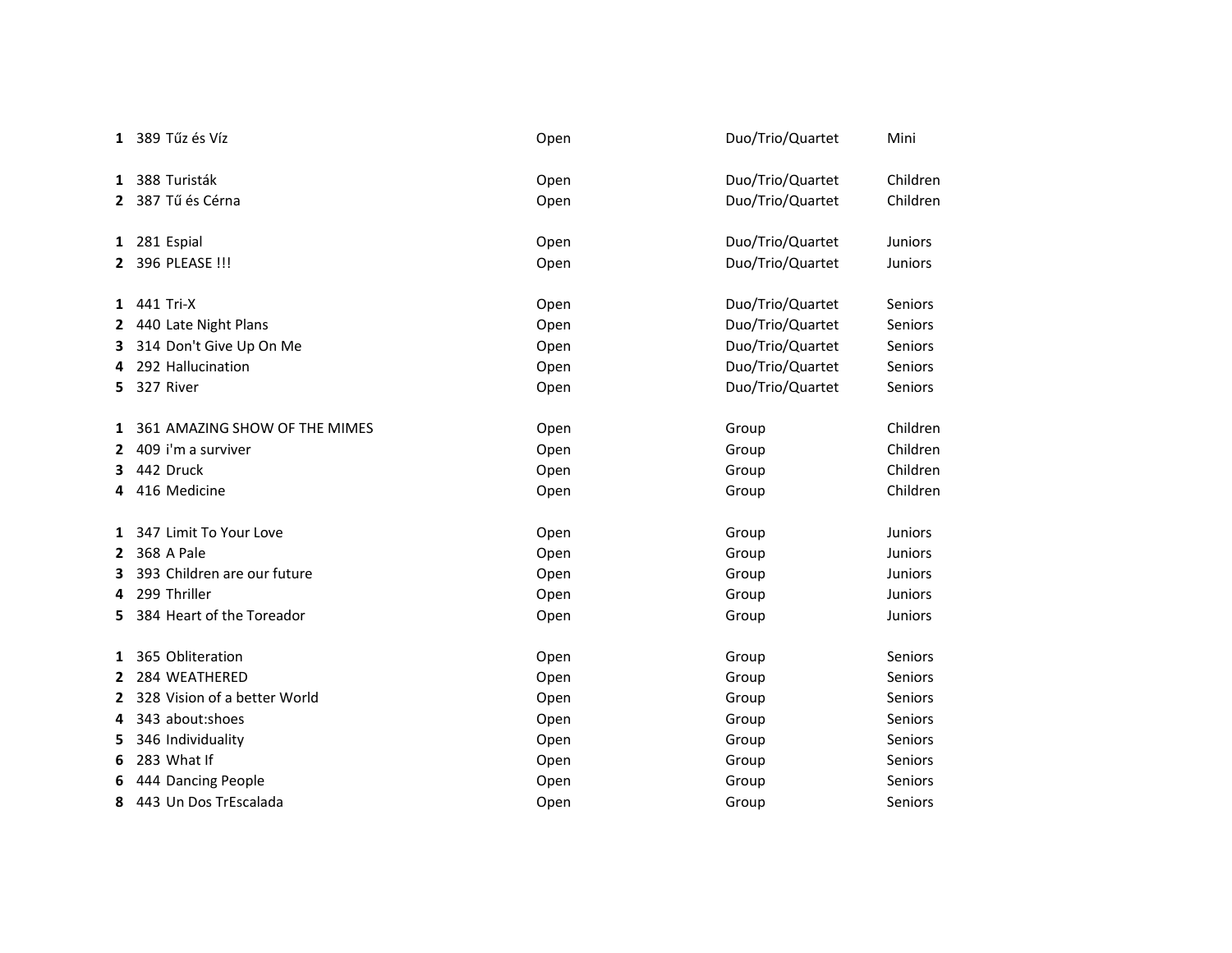| 9 | 370                             | 1918 Open | Group     | Seniors        |
|---|---------------------------------|-----------|-----------|----------------|
| 9 | 395 Isolated system             | Open      | Group     | Seniors        |
|   | 11 373 Breaking the pattern     | Open      | Group     | <b>Seniors</b> |
|   | 1 363 BLA BLA BLA               | Open      | Formation | Mini           |
|   | 1 364 POKER FACE                | Open      | Formation | Children       |
|   | 2 397 Tailor                    | Open      | Formation | Children       |
|   | 1 362 ANGELS VS DEMON           | Open      | Formation | <b>Juniors</b> |
|   | 2 399 War children              | Open      | Formation | <b>Juniors</b> |
|   | 3 446 No                        | Open      | Formation | Juniors        |
| 4 | 329 Leben in Pandora            | Open      | Formation | <b>Juniors</b> |
|   | 5 445 The Little Daredevils     | Open      | Formation | <b>Juniors</b> |
|   | 1 336 Do You                    | Open      | Formation | Seniors        |
|   | 2 447 That's how it goes        | Open      | Formation | Seniors        |
|   | 2 318 Queen                     | Open      | Formation | Seniors        |
| 4 | 449 NuStyle's WILD LIFE         | Open      | Formation | Seniors        |
| 5 | 448 Rapere                      | Open      | Formation | Seniors        |
| 6 | 312 Break The Shackles          | Open      | Formation | <b>Seniors</b> |
|   | 7 344 Good Old Days             | Open      | Formation | Seniors        |
|   | 1 411 Confident                 | Jazz      | Solo      | Mini           |
|   | 2 413 Im in love with a monster | Jazz      | Solo      | Mini           |
|   | <b>3</b> 417 Title              | Jazz      | Solo      | Mini           |
|   | 1 355 Baby June                 | Jazz      | Solo      | Children       |
| 2 | 359 These Boots                 | Jazz      | Solo      | Children       |
| 3 | 323 Via con me                  | Jazz      | Solo      | Children       |
| 4 | 431 Magic                       | Jazz      | Solo      | Children       |
| 5 | 294 Sing, Sing                  | Jazz      | Solo      | Children       |
| 5 | 325 Incredible                  | Jazz      | Solo      | Children       |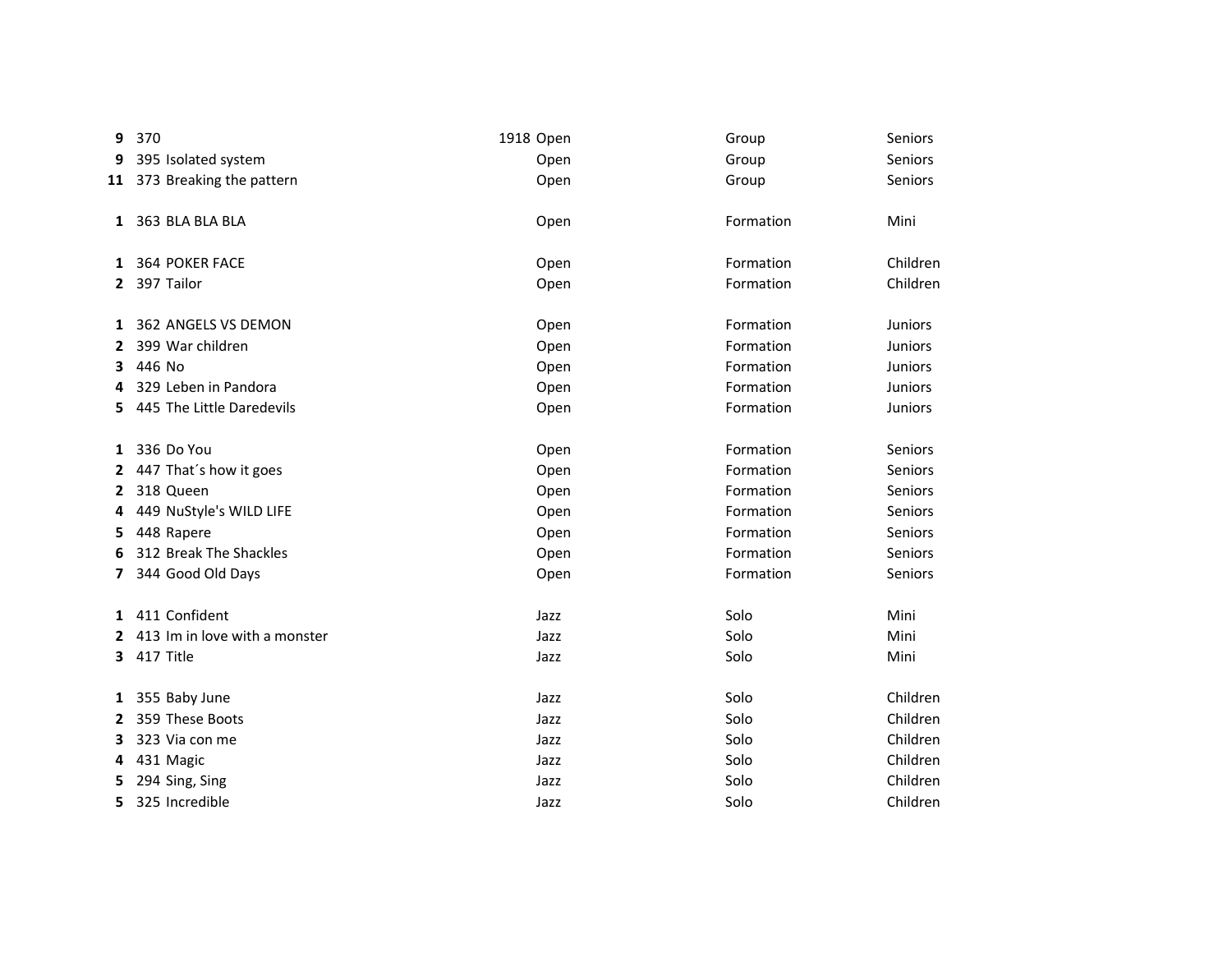| 1  | 326 What Do I Believe?     | Jazz | Solo             | Juniors        |
|----|----------------------------|------|------------------|----------------|
|    | 2 374 Blackbird            | Jazz | Solo             | Juniors        |
| 3. | 297 He's a Dream           | Jazz | Solo             | <b>Juniors</b> |
|    | 4 432 Classy               | Jazz | Solo             | Juniors        |
|    | 1 404 Soda Pop             | Jazz | Solo             | Seniors        |
|    | 2 298   Got You            | Jazz | Solo             | <b>Seniors</b> |
| 3  | 301 Declaration of Love    | Jazz | Solo             | Seniors        |
|    | 1 342 Vindictive           | Jazz | Duo/Trio/Quartet | <b>Juniors</b> |
|    | 1 285 Hit The Road Jack    | Jazz | Duo/Trio/Quartet | <b>Seniors</b> |
|    | 2 386 Friend Like Me       | Jazz | Duo/Trio/Quartet | Seniors        |
| 3. | 288 Mama knows best        | Jazz | Duo/Trio/Quartet | Seniors        |
|    | 1 433 Vogue                | Jazz | Group            | Children       |
|    | 1 382 Under the City Light | Jazz | Group            | <b>Juniors</b> |
| 2  | 320 BLACK AND GOLD         | Jazz | Group            | Juniors        |
| 3  | 369 Smash                  | Jazz | Group            | Juniors        |
|    | 4 339 Energia              | Jazz | Group            | Juniors        |
| 1  | 350 Weather Girls          | Jazz | Group            | <b>Seniors</b> |
| 2  | 402 Cold                   | Jazz | Group            | Seniors        |
| 3  | 349 Strong-Willed          | Jazz | Group            | Seniors        |
| 4  | 385 Blue Fire              | Jazz | Group            | <b>Seniors</b> |
| 5. | 434 Not Ur Baby            | Jazz | Group            | Seniors        |
|    | 5 435 Fallin'              | Jazz | Group            | Seniors        |
|    | 1 316 Muse                 | Jazz | Formation        | Seniors        |
|    | 2 295 Applause             | Jazz | Formation        | <b>Seniors</b> |
|    | 3 340 Hip Hip              | Jazz | Formation        | Seniors        |